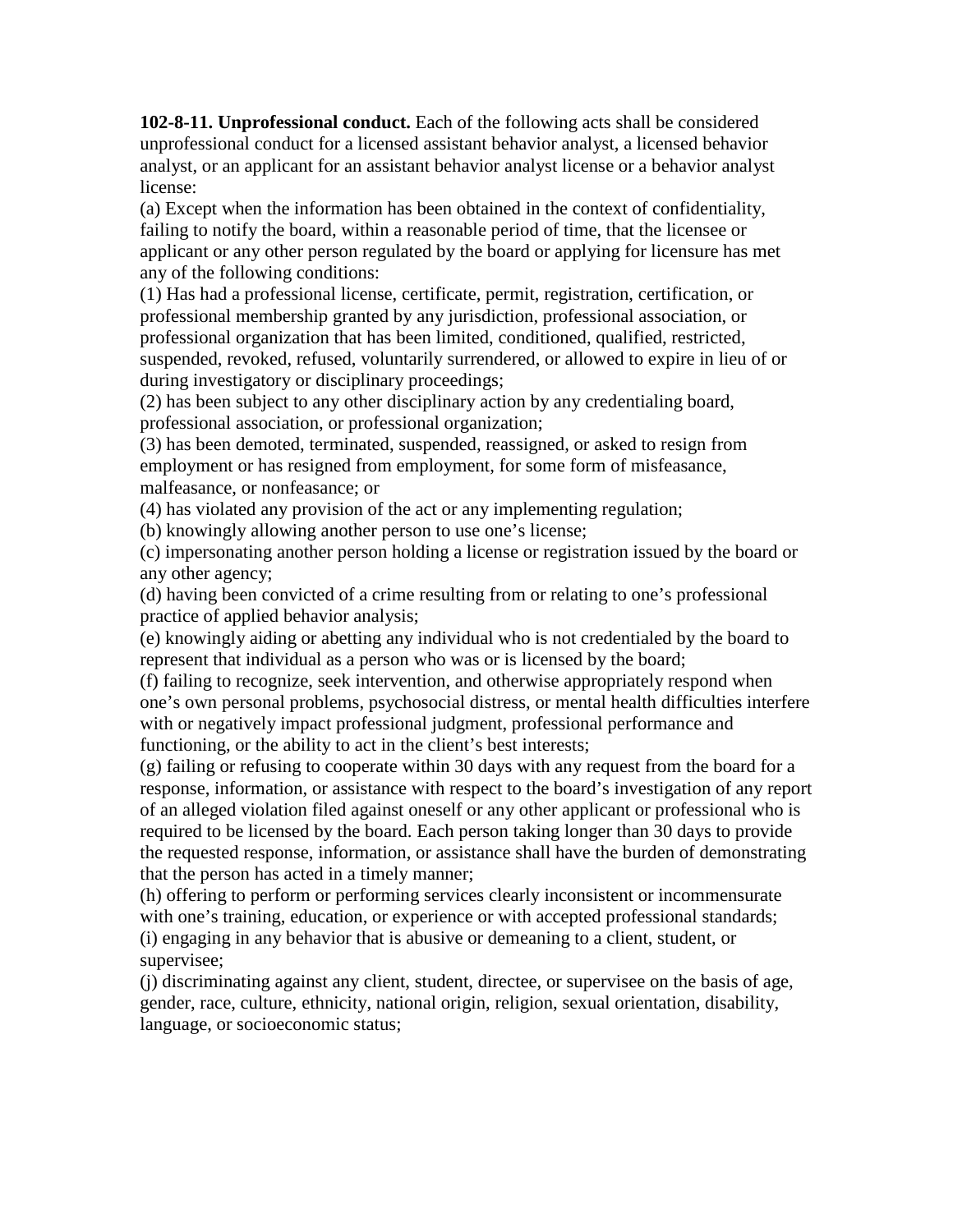(k) failing to advise and explain to each client the respective rights, responsibilities, and duties involved in the licensee's professional relationship with the client;

(l) failing to provide each client with a description of the services, fees, and payment expectations or failing to reasonably comply with that description;

(m) failing to provide each client with a description of the possible effects of the proposed treatment if the treatment is experimental or if there are clear and known risks to the client;

(n) failing to inform each client, student, or supervisee of any financial interests that might accrue to licensee or applicant if the licensee or applicant refers a client, student, or supervisee to any other service or if the licensee or applicant uses any tests, books, or apparatus;

(o) failing to inform each client that the client can receive services from a public agency if one is employed by that public agency and also offers services privately;

(p) failing to provide copies of reports or records to a licensed healthcare provider authorized by the client following the licensee's receipt of a formal written request, unless the release of that information is restricted or exempted by law or by this article of the board's regulations, or the disclosure of the information would be injurious to the welfare of the client;

(q) failing to obtain written, informed consent from each client, or the client's legal representative or representatives, before performing any of the following actions:

(1) Electronically recording sessions with the client;

(2) permitting a third-party observation of the licensee's provision of applied behavior analysis services to the client; or

(3) releasing information concerning a client to a third person, unless required or permitted by law;

(r) failing to exercise due diligence in protecting the information regarding the client from disclosure by other persons in one's work or practice setting;

(s) engaging in professional activities, including billing practices and advertising, involving dishonesty, fraud, deceit, or misrepresentation;

(t) revealing information, a confidence, or a secret of any client, or failing to protect the confidences, secrets, or information contained in a client's records, unless at least one of the following conditions is met:

(1) Disclosure is required or permitted by law;

(2) failure to disclose the information presents a serious danger to the health or safety of an individual or the public;

(3) the licensee is a party to a civil, criminal, or disciplinary investigation or action arising from the practice of applied behavior analysis, in which case disclosure shall be limited to that action; or

(4) payment for services is needed;

(u) using alcohol or any illegal drug or misusing any substance that could cause impairment while performing the duties or services of a licensee;

(v) engaging in a harmful dual relationship or exercising undue influence;

(w) making sexual advances toward or engaging in physical intimacies or sexual activities with any of the following: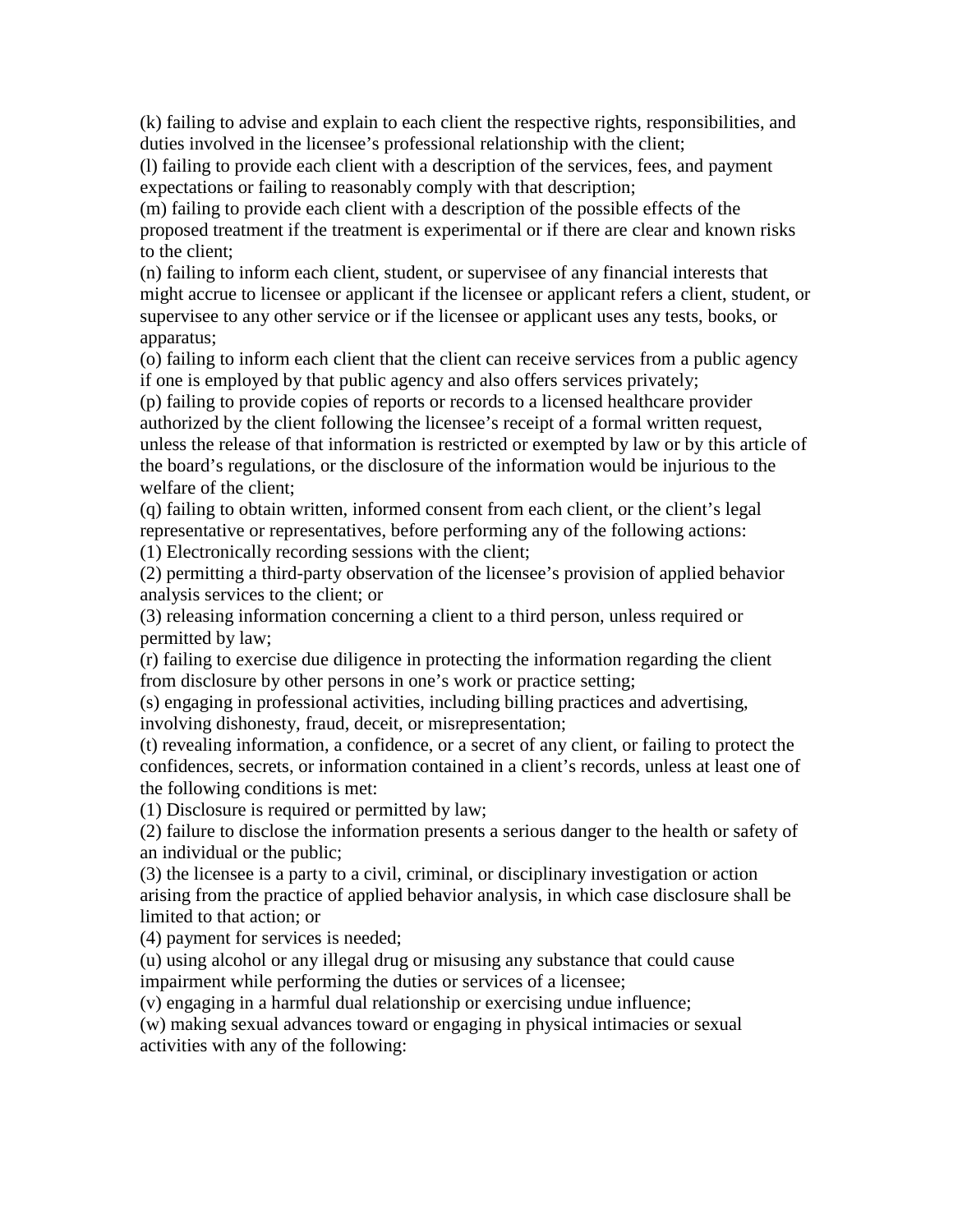(1) Any person who is a client, supervisee, or student; or

(2) any person who has a significant relationship with the client and that relationship is known to the licensee;

(x) making sexual advances toward or engaging in physical intimacies or sexual activities with any person who meets either of the following conditions:

(1) Has been a client within the past 24 months; or

(2) has had a significant relationship with a current client or a person who has been a client within the past 24 months and that relationship is known to the licensee;

(y) directly or indirectly offering or giving to a third party or soliciting, receiving, or agreeing to receive from a third party any fee or other consideration for referring the client or in connection with performing professional services;

(z) permitting any person to share in the fees for professional services, other than a partner, an employee, an associate in a professional firm, or a consultant authorized to practice applied behavior analysis;

(aa) soliciting or assuming professional responsibility for any clients of another agency or colleague without attempting to coordinate the continued provision of client services by that agency or colleague;

(bb) making claims of professional superiority that one cannot substantiate;

(cc) guaranteeing that satisfaction or a cure will result from performing or providing any professional service;

(dd) claiming or using any secret or special method of treatment or techniques that one refuses to disclose to the board;

(ee) continuing or ordering tests, procedures, or treatments or using treatment facilities or services not warranted by the client's condition, best interests, or preferences;

(ff) taking credit for work not personally performed, whether by giving inaccurate or misleading information or by failing to disclose accurate or material information;

(gg) if engaged in research, failing to meet the following requirements:

(1) Considering carefully the possible consequences for human beings participating in the research;

(2) protecting each participant from unwarranted physical and mental harm;

(3) ascertaining that each participant's consent is voluntary and informed; and

(4) preserving the privacy and protecting the anonymity of each subject of the research within the terms of informed consent;

(hh) making or filing a report that one knows to be false, distorted, erroneous, incomplete, or misleading;

(ii) failing to notify the client promptly if one anticipates terminating or interrupting service to the client;

(jj) failing to seek continuation of service, or abandoning or neglecting a client under or in need of professional care, without making reasonable arrangements for that care; (kk) abandoning employment under circumstances that seriously impair the delivery of professional care to clients and without providing reasonable notice to the employer; (ll) failing to terminate applied behavior analysis services if it is apparent that the relationship no longer serves the client's needs or best interests;